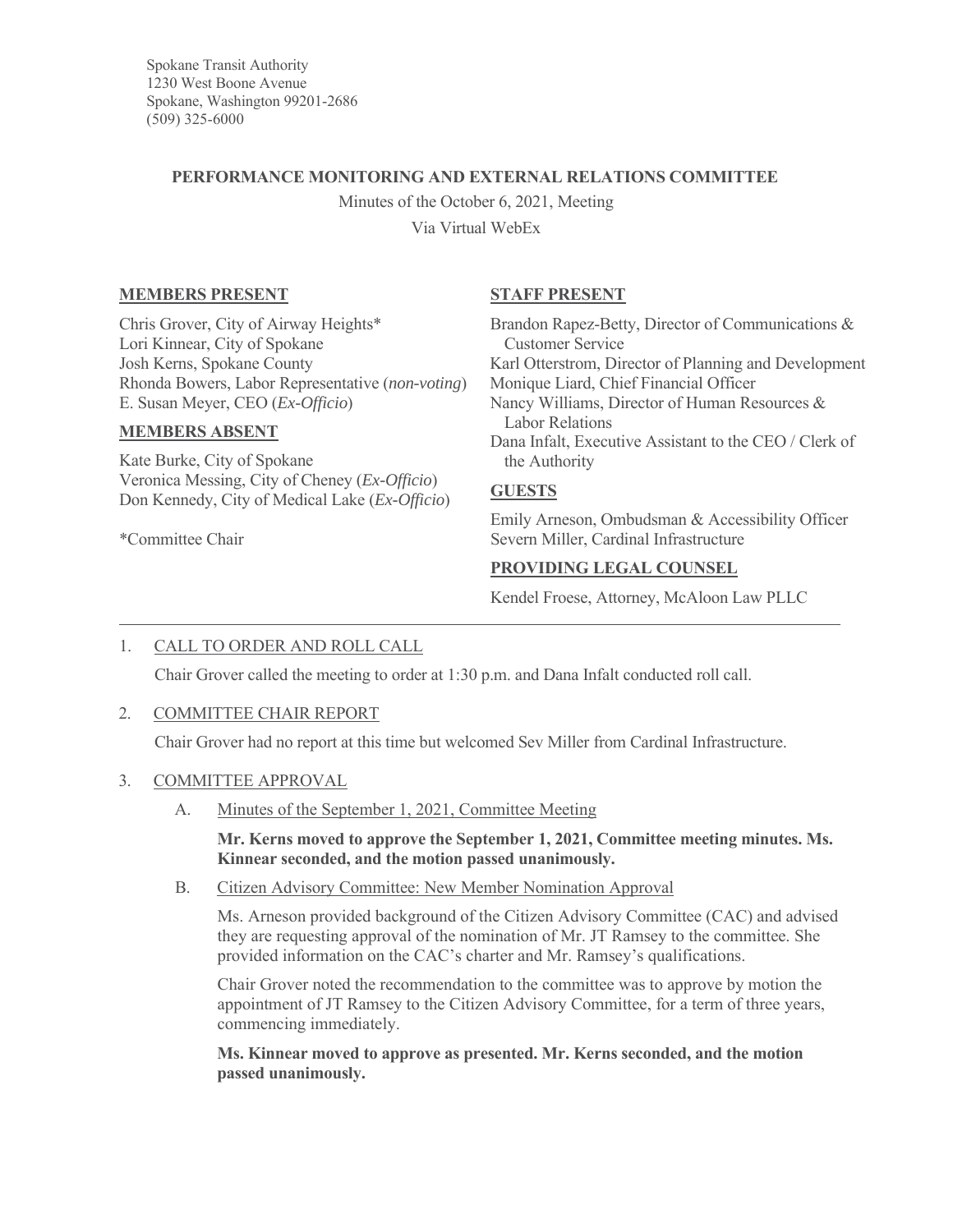#### C. Diesel and Unleaded Gasoline Invitation for Bids – Scope of Work Approval

Ms. Liard advised this Invitation for Bids is for gasoline and diesel fuels. She described the items being sought, the manner in which bidders typically set their pricing and the STA's expected usage of the gasoline and diesel fuels in 2022.

Ms. Liard noted the recommendation to the committee was to approve the Scope of Work and specifications as presented and authorize staff to release an Invitation for Bids for diesel and unleaded fuels.

Chair Grover asked if there were any questions. Ms. Bowers asked if the cost was anticipated to be much larger during next five years. Ms. Liard replied that based on what staff have budgeted, fuel price is expected to slightly increase over the 2021 budget (approximately \$0.10 per gallon). She noted the price will be variable on the "then" market prices, plus the margin. She stated it would be hard to predict beyond 2022. There were no additional questions. There were no further questions.

### **Ms. Kinnear moved to approve as presented. Mr. Kerns seconded, and the motion passed unanimously.**

#### D. Temporary Staffing Services – Scope of Work Approval

Ms. Williams provided background and noted Committee approval is required due to the work anticipated to be greater than \$1M for a five-year contract.

Ms. Williams noted the recommendation to the committee was to review and approve the Scope of Work for Temporary Staffing Services and authorize release of Request for Proposals for a five (5) year contract.

Chair Grover asked if there were questions. Ms. Bowers asked if the intent was to replace all the different contacts and put it with one source to avoid outsourcing to several staffing agencies. Ms. Williams advised the intent was to issue a Request for Proposals and have at least two responsive proposals, so STA is not limited to utilizing one provider of temporary services. Ms. Bowers then asked if this would cover Security. Ms. Williams said that additional Security help is contracted out with Securitas. Ms. Bowers further asked for clarification that there would be no contract positions affected by this contract. Ms. Williams said this staffing falls under the agreement in the contract that allows STA to hire temporary staff. Ms. Bowers thanked Ms. Williams.

Mr. Kerns confirmed the intent is to release an RFP and not to have the committee approve an agreement with a specific company. Chair Grover confirmed it was for an RFP and asked if there were any other questions or comments. None were forthcoming.

**Mr. Kerns moved to approve the Scope of Work for temporary staffing services and authorize a release of an RFP for a five-year contract. Ms. Kinnear seconded, and the motion passed unanimously.**

## 4. CITY LINE PROJECT UPDATE

Ms. Meyer discussed the City Line project, noting the project was announced to be operational in May 2022. However, the pandemic and current supply chain shortages have impacted construction of the station shelters and the new City Line launch date is July 2023. She detailed the station design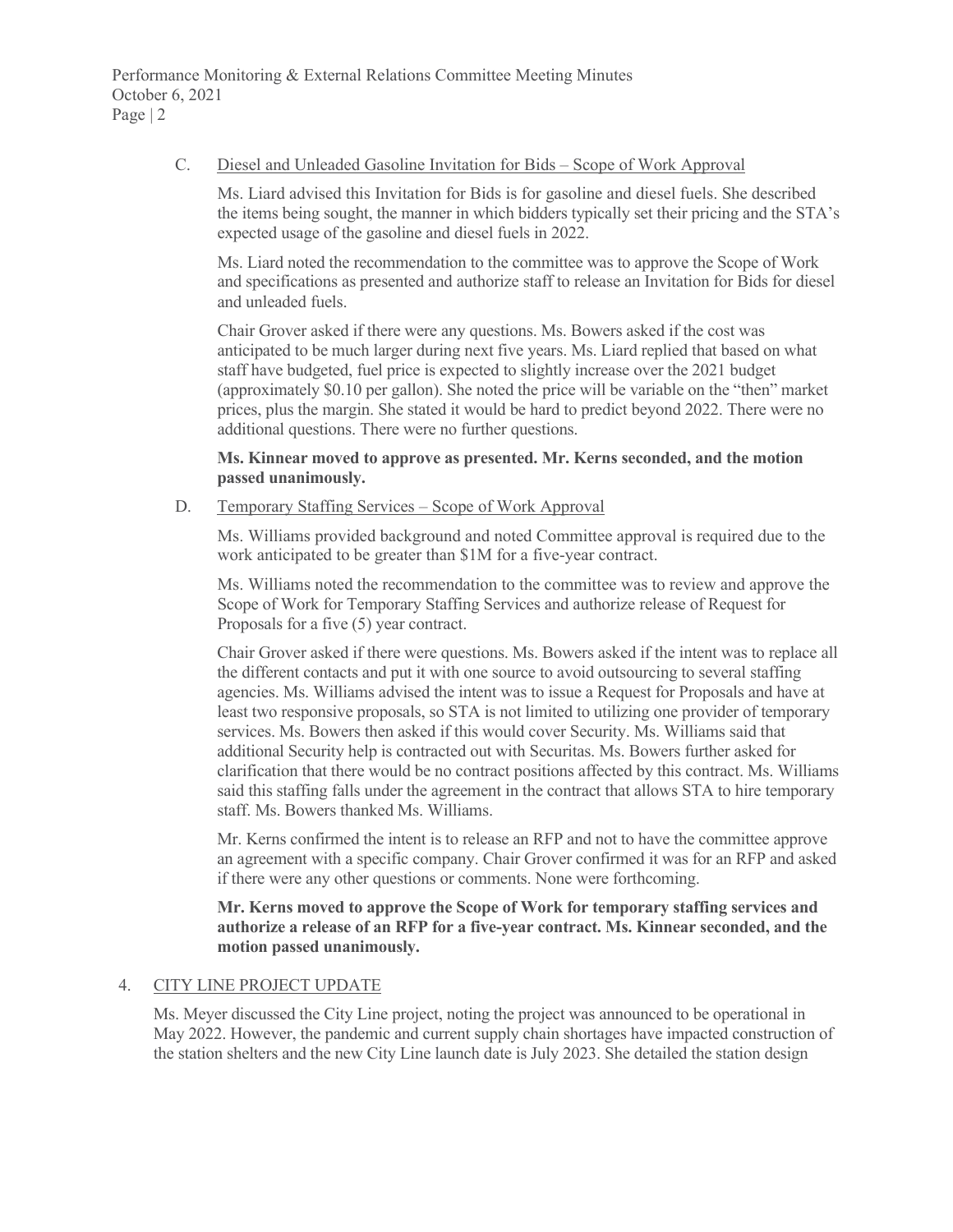Performance Monitoring & External Relations Committee Meeting Minutes October 6, 2021 Page | 3

specific for City Line, noting station and shelter related materials are the reasons for the delay and the cumulative effect is 10-11 months on top of the original May 2022 service date.

Ms. Meyer reminded members of the \$92.2M project budget and noted there is no change to City Line budget, stating the current forecast is approximately \$11 million under the \$92.2 million budget. Ms. Meyer reviewed the project schedule and next steps.

She then introduced Sev Miller, former Chief Council of FTA, from Cardinal Infrastructure, to share about potential impact on STA's funding from FTA.

Chair Grover welcomed Mr. Miller to speak to the committee. Mr. Miller provided an overview of the impact to STA. He noted while it is not perfect news, projects all around the country are experiencing the same or much worse issues with respect to delay and costs. He said STA is still in a position of having a large amount of uncommitted contingency and has been very diligent in updating its forecasts, allocating, reserving, and anticipating. As a result, the budget looks very solid.

In the history of the FTA program, projects can go over time or over budget, or both. He said STA is doing a great job of managing that down and are being realistic in terms of scheduling and forecasting the additional costs due to that delay. Mr. Miller noted that Sherry Little met with FTA yesterday and she reports there's no indication that FTA is thinking of pulling anyone's funds or otherwise punishing people for being over time or over budget, particularly in this environment.

Chair Grover asked for questions on the topic. He applauded STA for working through the challenges and coming up with a plan to get to the finish line.

Mr. Kerns asked about the additional costs due to the delay. Mr. Otterstrom noted they represent forecasts, with the largest part of that being the contract with Wesslen, who is contracted to install the shelters. A brief discussion ensued.

Chair Grover asked if there were other questions. None were forthcoming. Chair Grover thanked Ms. Meyer and noted he appreciated the update. He also thanked Mr. Miller for his perspective.

## 5. COMMITTEE ACTION

## A. Board Consent Agenda

1. Fleck Service Center Energy Savings: Contract Final Acceptance

Ms. Liard provided a contract summary of the work performed at the Fleck Service Center and noted Board acceptance is required for all public works projects over \$35,000. She reviewed the key replacements, the utility energy consumption reductions, and provided a budget summary which reflected the project being completed \$130,805 under the \$1.8M budget.

Ms. Liard noted staff are asking the Committee to recommend the Board approve a motion to accept the contract, made by DES on behalf of STA, with McKinstry Essention, LLC, for the Fleck Service Center Energy Savings Project as complete subject to receipt of such certificates and releases as required by law.

#### **Ms. Kinnear moved to approve as presented. Mr. Kerns seconded, and the motion passed unanimously.**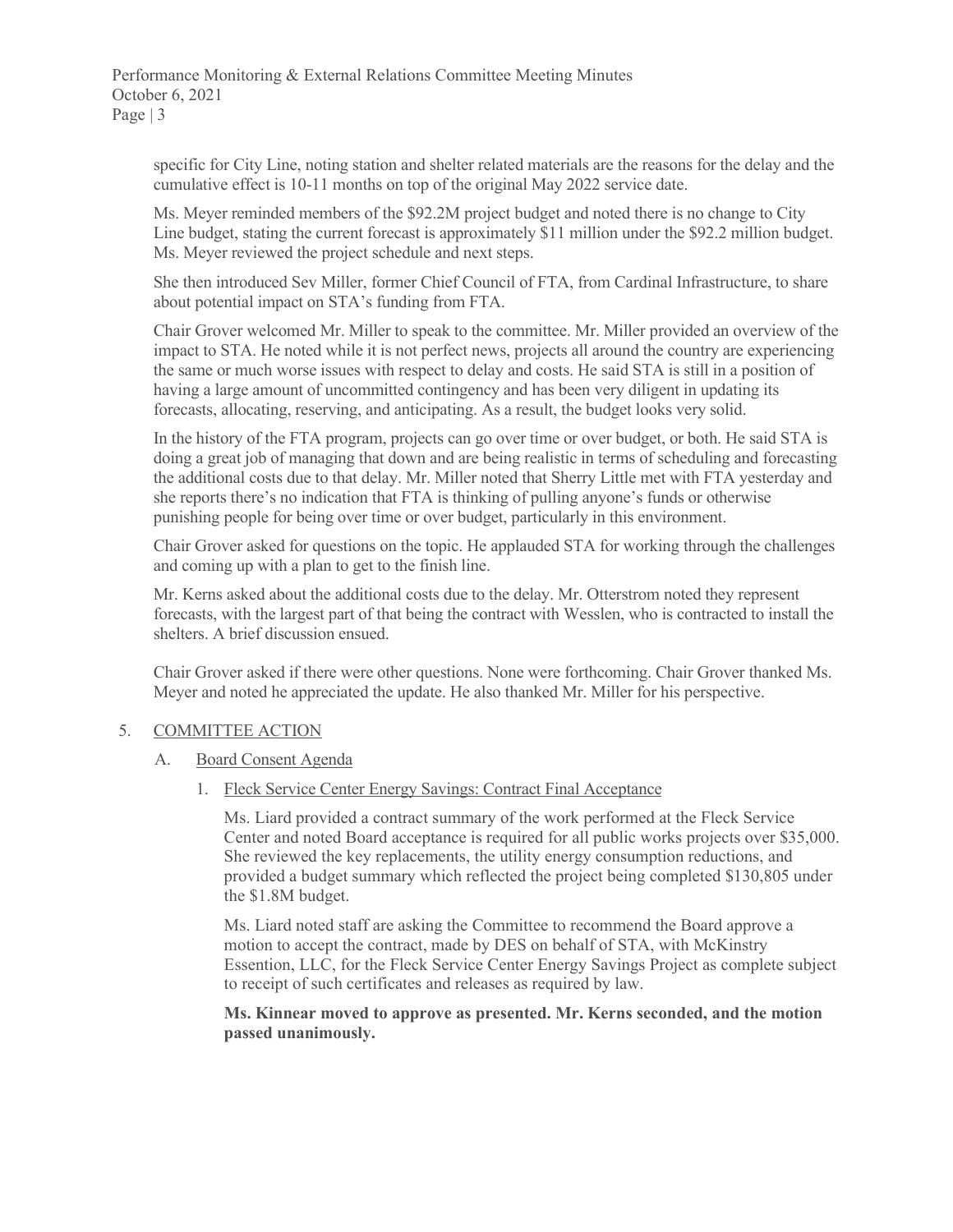Performance Monitoring & External Relations Committee Meeting Minutes October 6, 2021 Page | 4

#### 2. Community Access Pass Pilot Program Approval

Mr. Rapez-Betty reported on the overall performance of the program over the course of the pilot of the Community Access Pilot Program. He provided a summary of the program, noting it is being well utilized by the participating organizations.

Mr. Rapez-Betty reported on the marketing efforts, the non-profits that responded, the requirements of the program, and how many of the participants were new to pass purchasing. He also compared 2019 performance to the current year and reported on the total sales and revenue. He mentioned the success of the program and how well it was utilized in the community.

Staff recommended the Community Access Pass Program become a permanent program with no changes.

Ms. Kinnear asked how Mr. Rapez-Betty forecast the future of the program? Mr. Rapez-Betty indicated he sees room for growth and that many of the people who use HSA organizations are using transit, but believes there is additional room for modest growth.

Chair Grover asked for a motion for the Board to approve a motion to approve the Community Access Pass Program become a permanent program with no changes.

**Ms. Kinnear moved to approve as presented and forward to the Board consent agenda. Mr. Kerns seconded, and the motion passed unanimously.**

#### 6. REPORTS TO COMMITTEE

#### A. Summer Youth Pass Pilot Program Update

Mr. Rapez-Betty provided a robust summary of the Summer Youth Pass program. He noted over 73,000 rides were taken and 4,300 passes distributed. STA purchased 15,000 cards for the program. He showed the top 3 routes and highest distribution sites, noting the libraries were significant partners in getting passes into the hands of students. In addition, Mr. Rapez-Betty reviewed heat maps showing the areas traveled, age/grade distribution, UTAP billing, ridership statistics. He shared some examples of the media campaign and told the committee that STA won awards based on this marketing effort.

Mr. Rapez-Betty asked if there were questions. Ms. Kinnear expressed her excitement about the program and asked to review the objectives. Mr. Rapez-Betty read the objectives: increase access to transit, develop future transit users, and establish UTAP cost estimates for future programs. Ms. Kinnear said although not stated as an objective, one of the results of the program is economic development in that it provides youth greater access to shopping or recreational opportunities and to transport them to jobs if in that 16–18-year age group. She stated that piece shouldn't be overlooked. Mr. Rapez-Betty and Chair Grover expressed their agreement. Chair Grover expressed how fun the marketing of program was and noted how it was relatable to the youth.

## 7. CEO REPORT

Ms. Meyer deferred her report to the Board meeting but paused to ask if there were any questions regarding City Line schedule. No questions were forthcoming. She indicated members could email or call her with questions or comments that might come up after the meeting.